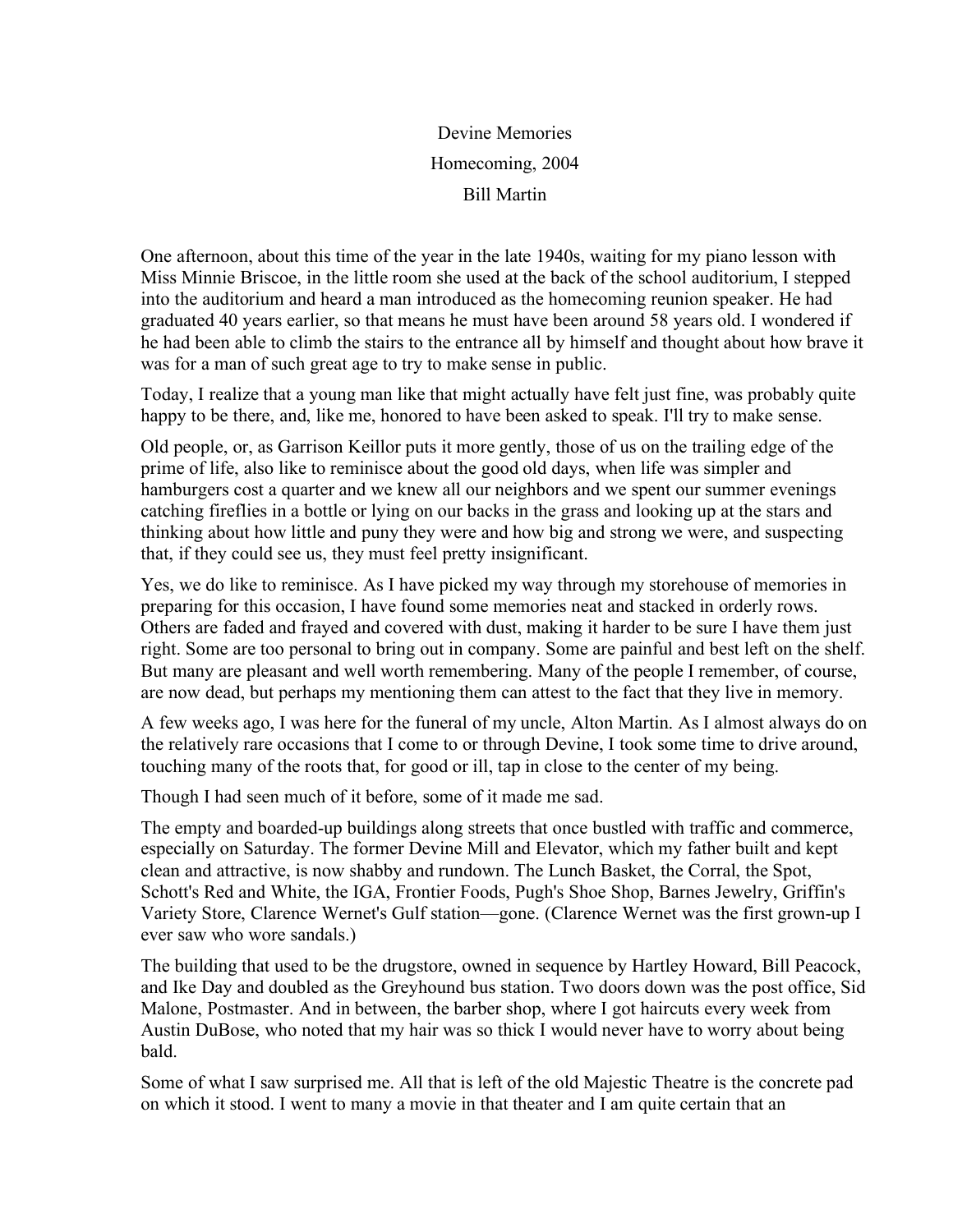# Devine Memories, Homecoming 2004 2 Bill Martin

entertainment palace of such grandeur as I remember could not have fit on that tiny little space.

The Bank of Texas building next door looks as good or maybe better than it did when it was Loggins and Lilly, but it is not the same. I never had much of an interest in either a ratskin or a ranch, but I did enjoy strolling through that wonderful old store and having Jack Tilley speak to me just like I was a real person. But the thing I remember most were those money machines. I thought it would be a wonderful job to pull the cord that would send those little change buggies whizzing all over the store. The only thing to match it would be riding the lift used by attendants in the parking garage at the Nix Hospital in San Antonio, taking them through a hole in the roof to upper floors. I went in there on my 60th birthday and saw that lift. It still looks exciting.

Down the street, between Miss Jean's MiLady Shop and the Kozy Korner Koffee Shop, past the fire station and the dry cleaners, Aaron McMillan's constable's office, Dr. Woods' office, and Tony Petrie's insurance agency, was the Devine News. I liked to go in there and watch Sims Stribling work at the Linotype machine and say hello to Charlie Payne Dubose. I once mentioned to Mr. Tom Burgess that Mr. Dubose looked tired. Mr. Burgess said Charlie Payne had looked like that ever since he had known him. He said he remembered the day he started school in the first grade and Charlie Payne looked like he could barely make it up the stairs.

At the telephone company in the house across the street, Mrs. Duke or Mrs. Stribling could make the connections between 52W and 119 and, if you asked, could tell you where the fire was. Across the street, under the spreading Hackberry tree, the Village Smithy stood, where Sherrill Stroud could be counted on for an imaginative and colorful account of local happenings.

Tucked in behind the blacksmith shop was a tiny little restaurant were Bertie Boettcher sold 20 cent hamburgers (and sissyburgers) to a crowd of us who raced there every school day at noon.

And on the back street near the depot was the little store owned and operated by Silas Berman and widely known as "the Jew store."

Often as not, walking around downtown, I would see Old Man Bob Redus. I wondered if "Old Man" was his first name. My father once asked a real old Mexican man just how old Bob Redus was. He laughed and said, in Spanish, that he didn't know but that when he was a boy, they were already calling him "Old Man Bob Redus."

Closer to my home, I drove by St. Joseph's Church, where the mysteries of the Catholic church were interpreted to me by the prominent lay theologian and rooster fighter, Sandy Vance.

Across the street from St. Joseph's stood First Baptist, with a stained-glass window that I thought must surely be as glorious as any in those storied cathedrals in faraway Europe across the sea. And inside, Pastor Don Rose did magic tricks at Vacation Bible School and showed slides of his trip to the Holy Land.

And on the other corner was that still grand home were Miss Minnie and Ms. Jean and Ms. Mattie lived, together with a complement of single lady schoolteachers who found rooms there.

From the Brooks family across the street from my house, I learned something of Pentecostal religion and of speaking in tongues, an experience I discussed with my students within the last two weeks.

I remember Bill Bain, banker and mayor. I was impressed that the mayor was my neighbor. I was also impressed that he had a swimming pool, even if it was only a metal pool and even if the temperature tended to rise to 98.6 when it was filled with neighborhood children.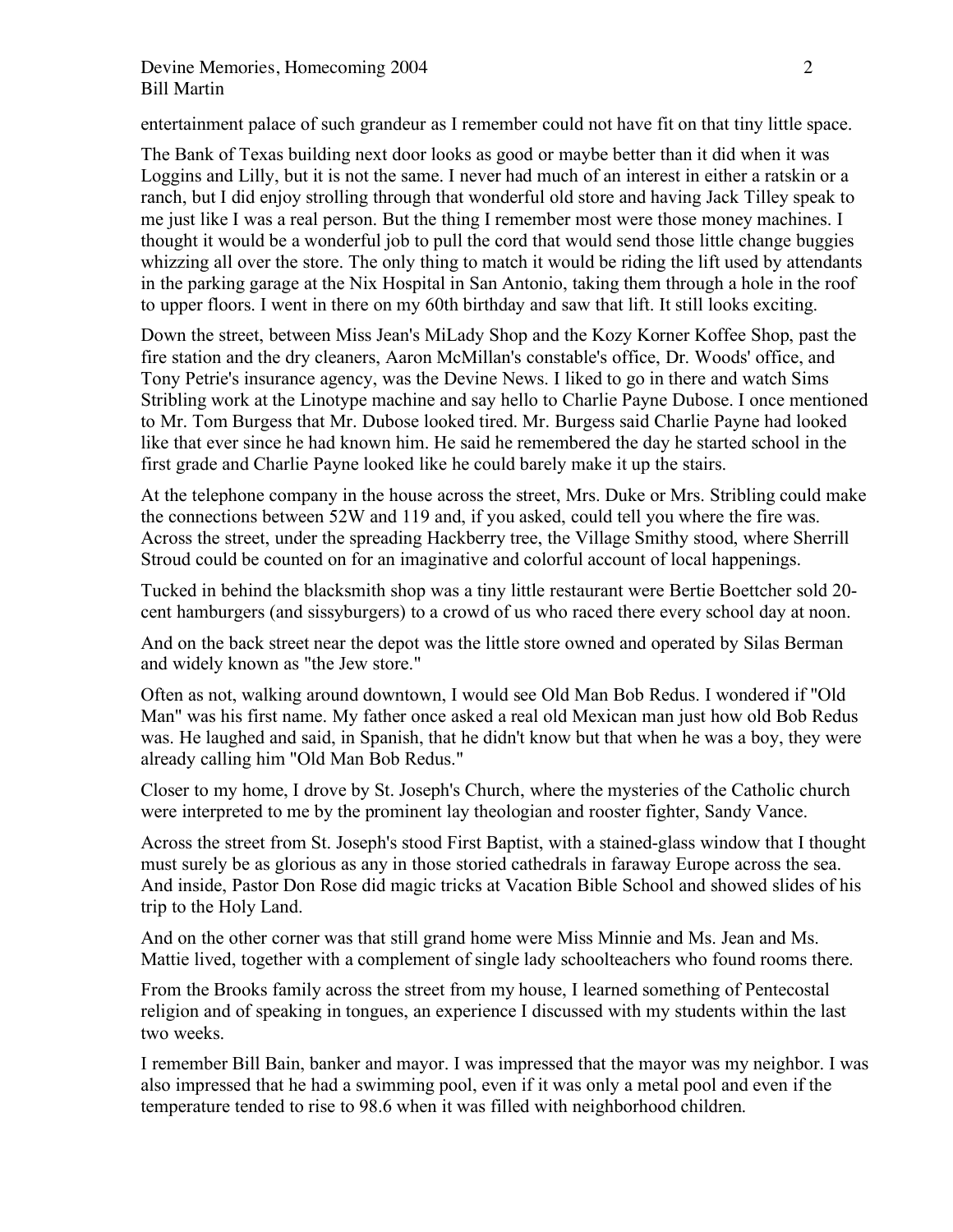# Devine Memories, Homecoming 2004 3 Bill Martin

I drove by the softball field, just a block from our home. I remember lying awake on our screened-in porch and listening to Merlin Tilley and, later, Don Stroud announcing the games at night. Sometimes, when I went to the games, Don let me keep score in the booth.

I remember another scene at the park, less pleasant, when Joe Vance, who had once played for the New York Yankees, organized a baseball team and arranged for an afternoon game with a Mexican boys team. We played one inning, and then two ladies from town drove up and told us we would have to stop, since Mexicans were not allowed to play on that field. I remember the shame I felt for being part of a system of rules like that. I'm glad that doesn't happen as easily anymore. And I remember when my mother, who was one of those women, told me many years later that she knew she had been terribly wrong.

But we were ahead of the curve on some measures, perhaps without thinking about it. If we had been asked if Devine was tolerant of what we now call "trans-gendered" people, I suspect we might have said, "No! Of course not! That's unthinkable." But if someone had asked, "Well, what about that person there, the one who dresses and acts like a man?" we probably would have said, "But that's Lola Belle. We know her." We also had gays among our peers. We probably didn't recognize it at the time, but as we look back on most of those we know about, it is clear that their orientation was fixed early in life, not wickedly chosen as adults. There are lessons to be drawn from these examples.

When I compare my life as a small-town boy with that of my children and grandchildren, who have grown up in cities with populations in the millions, I recognize that I suffered some deprivations. There were many things I did not see or do or know as a consequence of living in a small town. But there were many things I did see and do and know about, for the same reason, that my children and grandchildren do not.

In a typical urban neighborhood, children experience a slice, often a rather thin slice. Most of the people they see are much alike in age, in background, in social class. In the Devine in which our class grew up, we experienced something of a microcosm—a world that was small, in some ways limited, but in some ways more complete, since we came into regular contact with the whole range—white and brown and black, old and young, affluent and poor, intellectually vital and dismally ignorant, emotionally healthy and insane, generous and loving, and spiteful and mean-spirited.

These were not just types to me—people read about in books or seen in movies or on television. They were real people. I knew their names and where they lived and where they worked and where they went to church. I think my life and work have been richer for that information. The memories of them continue to shape what I am and do, as a sociologist, a teacher, and writer.

I remember when stores closed and school let out early for funerals because almost invariably, we knew the person who had died.

I remember playing baseball with Margaret Carter. And seeing Jimmy Adams sit on the bench of the women's softball team.

Of course, as I have thought about a class reunion, most of my memories have been about school and teachers.

I remember the first day I came to the second grade in Devine. A little blonde girl sat in front of me and I thought she was just beautiful. I liked the way her white socks peeked over the top of her brown hightop shoes. And over the years, I continue to think that Mary Williams was an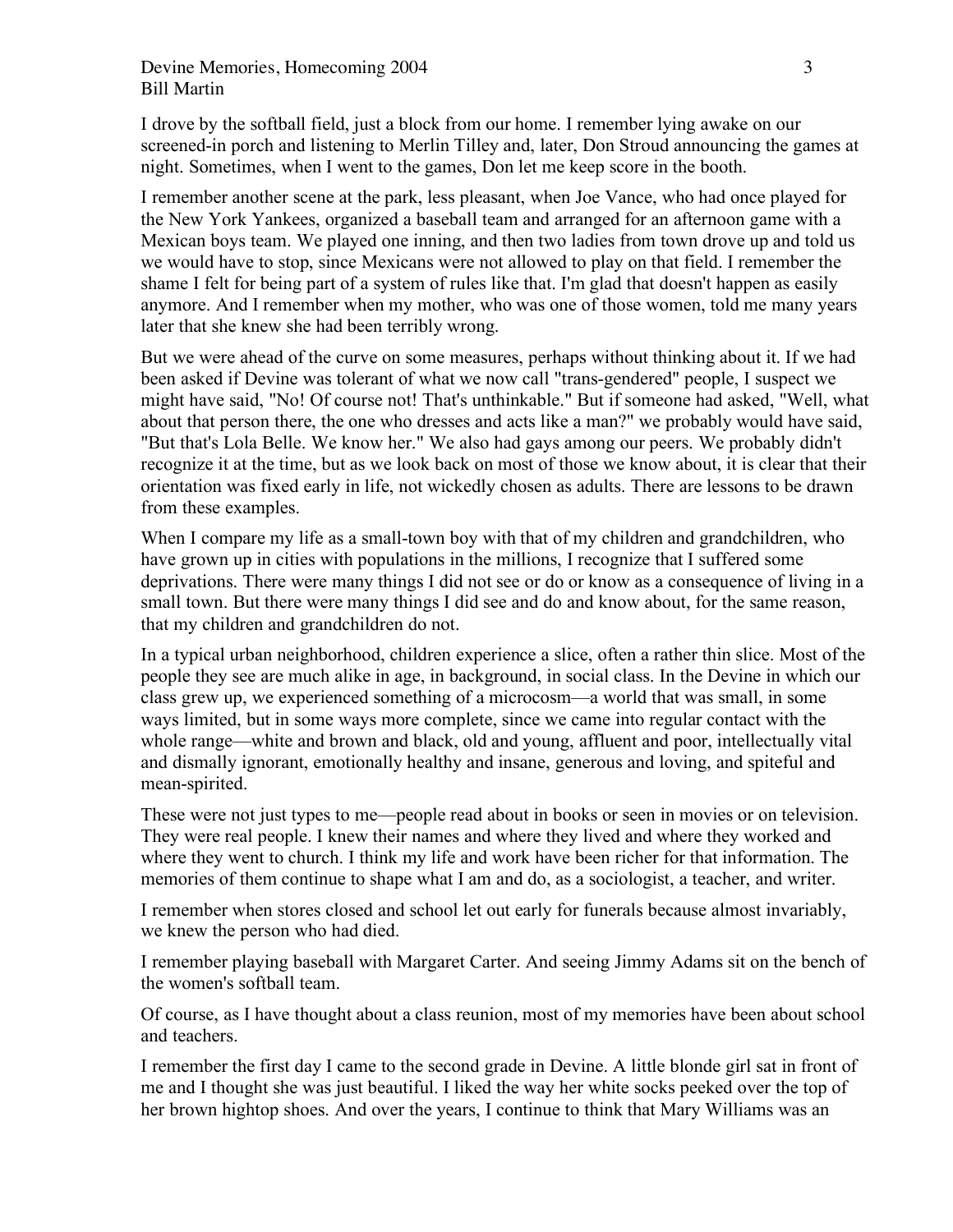awfully pretty girl.

I remember standing in the hall for a week after putting my foot in Norma Kay Tilley's face as she climbed the ladder behind me on the slide. The teachers asked me why I did it. I didn't know then and I don't know till this day, but I did it. I remember the shoes I was wearing. I didn't want to wear them for a while.

I remember Ms. Zettie Briscoe, who taught us how to sing, "Oats, Peas, Beans, and Barley Grow" and had several of us sing something each morning. My most vivid memory of those sessions was the morning Melvin Ehlinger sang the jingle for Halo Shampoo. Second was when Thomasine Carter sang "Mr. Froggy Went A-courting," complete with a full range of expression.

And Miss Florence Thompson, who was not a silly woman. She emphasized arithmetic and spelling. Once, on the day before our fourth-grade class was to compete against the seventh grade in the spelling contest, I boasted to Larry Stroud, a seventh grader, that we would win. We did, but I missed the first word I was given. Larry Stroud noticed. The word was "pocket." To my surprise, it contains a "c."

Another event in Miss Thompson's fourth grade was more momentous. I wrote a story that she read aloud to the class—and they laughed. It was the first time I realized I could make people laugh with something I had written. It was a great moment.

I remember when June and Kathryn Martin moved to Devine at about that time, maybe a year later, and how impressed I was that they had lived in Peru and had llama-skin rugs and a shortwave radio. June said a poem, "The Touch of the Master's Hand," and Kathryn sang about "The Lady from 29 Palms" who had 29 Cadillacs.

I remember when Mrs. McMath let her class keep birds and rabbits and squirrels and mice and rats and ticks and fleas. I was never in her class, but I peeked in the door from the hall and was amazed.

I remember how, over the summer, the school ground would become completely covered in goatheads that would puncture a bicycle tire or a tennis shoe. And Johnny and Eddie Hutzler would walk across them barefooted, like Jesus walking on the water.

I remember coming to school early to play "flies and skinners" and marbles and tops and mumbly-peg, and wondering how people knew when marble season and top season and mumbley-peg season were supposed to begin and end, and why I wasn't much good at any of them, and being told by Louis Irwin (Pinky) Davis that it was because I was a town boy, and town boys weren't as good as country boys at things like that. I'm not sure why it didn't occur to me that Pinky had spent many of his early years in town, in the house right across the street from the "Can't Sag Gates" Driscoll Lumber Company, but I was happy to have an explanation.

I wasn't good at more conventional sports either, as you may remember. I was chosen last at recess and PE on virtually all of the Mondays of my young life, except for one year when we had a new boy who had rheumatic fever and could not run at all. I don't remember his name—I think it may have been Tommy—but I bless his memory and I thought rheumatic fever was a wonderful disease. For the record, I turned out to be a pretty good athlete, even winning some intramural tournaments in badminton and squash.

I remember entering junior high and not only turning left at the water fountain but going up a short flight of stairs to get to our classrooms.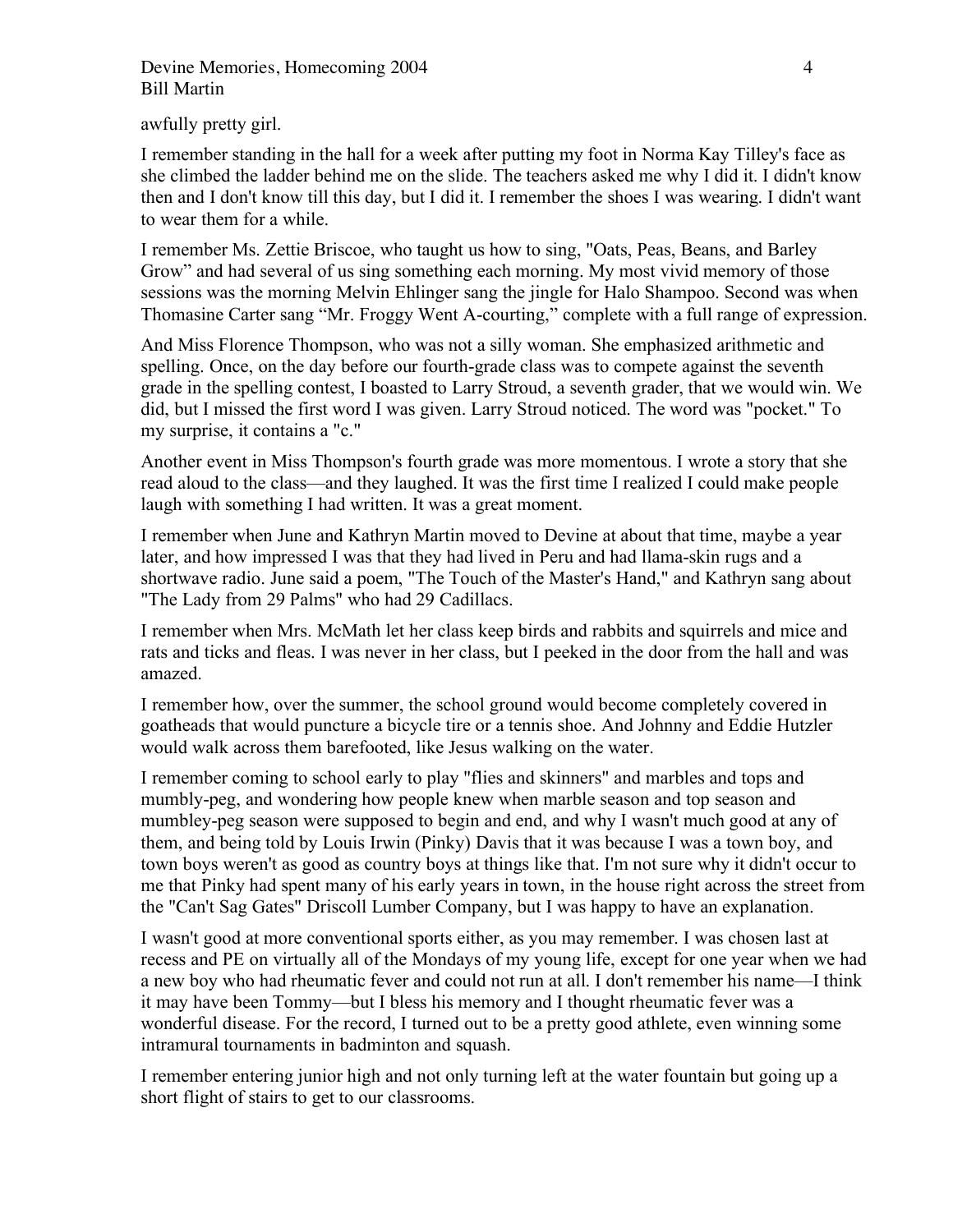# Devine Memories, Homecoming 2004 5 Bill Martin

And there we found Miss Rives Cox, a thin, hard, scary woman with blue gums. She terrified small children until we got into her class and found out that she was droll, a bit of a soft touch, and read stories to us on Friday. And we heard that she had a boyfriend who flew her around in an airplane. I like to think it was true.

I remember Mrs. Ruth Allen, the first live Episcopalian I had ever seen. She taught me one of the most valuable lessons I ever learned in school: how to diagram sentences. Over the years at Rice, I have handed back many papers covered with red markings and reminders that nouns and verbs should agree in number with their antecedents, and that if you use the nominative case where the objective case is called for, as in such phrases as "between you and I" or "I visited with he and Lillian," you will go to hell. Students sometime ask where I learned all those rules. And I tell them, "from Mrs. Ruth Allen in the sixth grade in Devine, Texas." We sometimes called her "Old Lady Allen." I've done the math and figured she was probably about 35. 37 tops.

Mrs. Allen was not the only person whose age I misperceived. When television first came to town, Frank and Josephine Bain sometimes invited me up to watch the wrestling matches from the Wrestlethon in San Antonio. One night, a song came on at some point and Frank and Josephine started dancing to it. I was quietly amazed and wondered if I would still be as frisky and spry as they were when I was 35 or so, with one foot in the grave.

I remember being a member of W. K. Williams's scout troop, and also of being a member of Father Gerald Boehm's scout troop. Changing scout troops was a lot like changing religions, but my reasons were quite simple. Father Boehm had a motor boat with a surfboard and he let me drive his Studebaker with thirteen lights. I confess to being a shallow ecumenist.

I remember Miss Minnie Briscoe's teaching piano and how good Alta Faye Lilly and Patricia Busby and Charlene and Ora Lee Bippert were. I could read the notes and play the piano, but they were musicians. Ora Lee and Charlene used to wear a little black velvet ribbon around their necks and sometimes they hung a piano medal on it. I thought that looked really sharp.

Mrs. Stoddard taught us arithmetic and geography. I still know some arithmetic. About all I remember from geography is that most nations of the world exported hemp, copra, and jute. No one knew why.

Mrs. McAnnally taught us how our government is supposed to work. As innocent children, we believed her.

I remember that Chester Morris was the first boy in town to get a Toni home permanent, and that Bertha Pulido gave me one, and then my dad gave me \$2.75 to cut it off, which in those days left me with considerable change.

I remember that Frank Killough got his growth before he got his coordination, and Santos Rodriguez got his coordination first and stopped with that.

I remember a Southern School Assembly program when David Schott let a trick-shot artist shoot a quarter out from between his fingers from halfway back in the auditorium. It might have been a nickel. I think about that every once in a while and try to figure out how much it would cut your typing speed to have a finger shot off. And I also recognize that the courage and nerves of steel that he showed on that particular occasion may have played a role in his becoming a general in the United States Army, surely the highest military rank ever earned by any citizen of this community.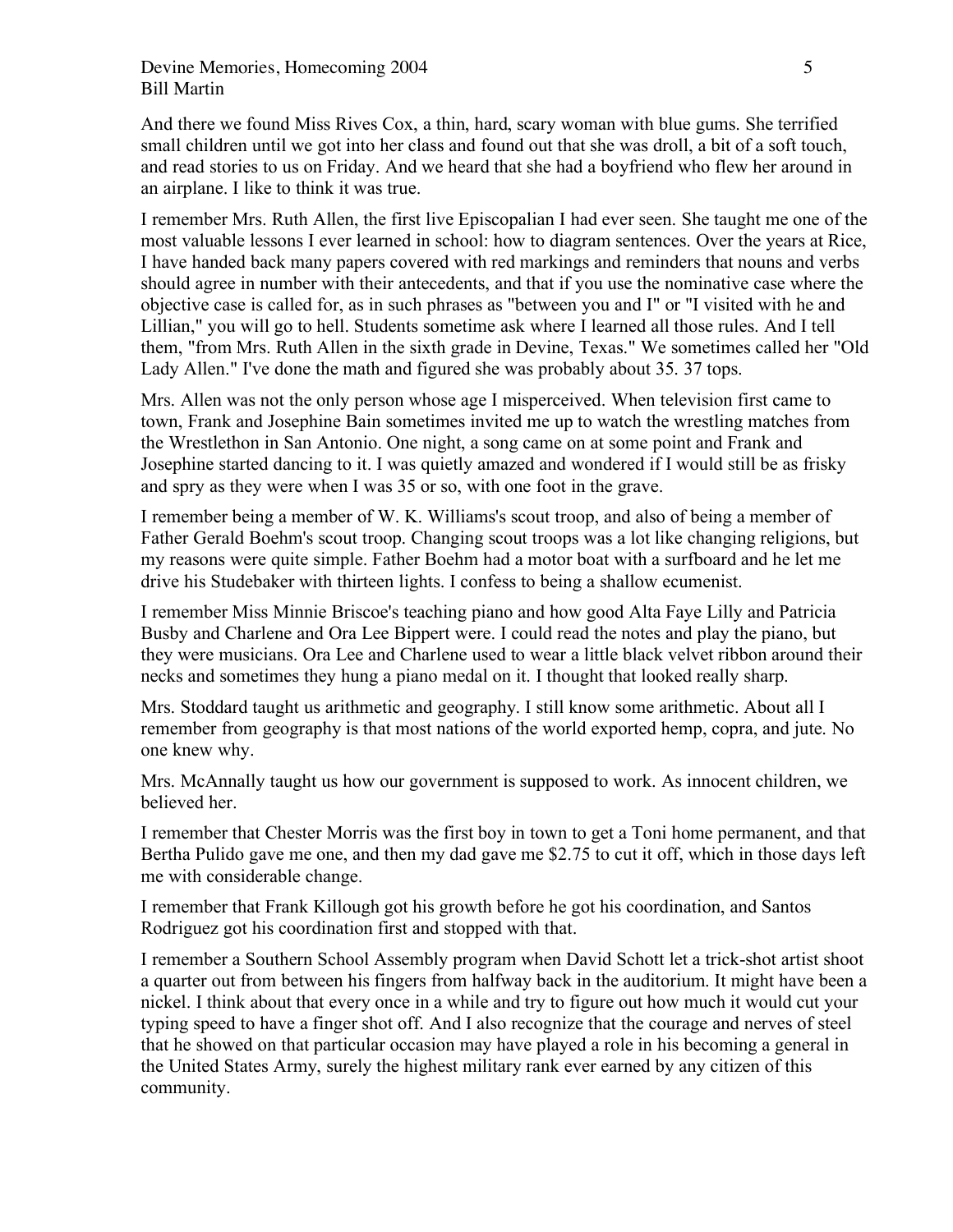# Devine Memories, Homecoming 2004 6 Bill Martin

I remember one night at a football game when Sam Ridgway could be heard saying, as he stood out a good deal larger than anyone else on the field, "I don't want to hurt anybody." Dr. Ridgeway, as many of you know, is often referred to as the Dolphin Doctor, because of his extensive and important scientific work with dolphins. There were not many dolphins out on the canal, but Sam and dolphins both have a friendly and gentle nature and they seem to have adapted to each other quite well.

I remember many nights when the football game was over and I wished I could walk across the field with a girl instead of a bass clarinet. It was hard to understand how someone who had started preaching at fourteen, could type 90 words a minute, did magic tricks, and played the bass clarinet was not hugely attractive to girls.

I remember John Harlan Dubose's fine automobiles. His was the first car I ever saw that had electric windows. I tricked my sister into putting her arm in it one day and rolled up the window. She didn't think it was much of a trick. Neither did my parents.

John Harlan wasn't the only one with an outstanding car. Leo Haass and Velda Alexander had cars whose windows were not only not electric, but nonexistent. They also lacked a roof and sides.

I remember Mrs. Roundtree, who would often ask what we found to be so "excruciatingly" funny. I loved practicing the word.

I remember Leo Bohl, who, when I was having difficulty learning to recognize leaves—I am still not exactly fraught with woodsy lore—spent an afternoon walking with me in fields and along the road, teaching me how to identify them. I have forgotten what I learned about leaves, but not what I learned about the importance of kindness and generosity in teaching. When last we met as a sizable class, thirteen years ago, David Schott talked about how Leo Bohl had literally changed his life by seeing to it that he was able to attend Texas A&I with the aid of an ROTC scholarship.

Henry Moss showed us how to perform a wide range of delicate surgical operations and told us about his experiences in the war. I remember the morning Sandy Vance asked, "Mr. Moss, did you ever kill anybody?" And Mr. Moss said, "Well, Sandy, I shot at some." I was impressed at the reality of war. I still am. I remember Ag field trips when I was terrorized by larger boys wielding Burdizzos. I also remember the Halloween when Johnny Roberson and I went to Mr. Moss's house, woke him up to Trick or Treat, and were given a pan of cold cornbread.

Chester Carter taught us humor and patience and faith in the future, since few occupations require more of all three than that of high-school band director.

I remember that Bill McCutcheon did some wonderful trick basketball shots, and I remember watching his lovely wife Mary Beth perform at various games as well. After we got a TV set, the Carters and the McCutcheons often came over on Wednesdays to watch wrestling. Sometimes afterward, Mary Beth would wrestle with me on the floor. On those nights, my dreams were troubled.

I suppose I learned some algebra from Barney Barnhart, though on the rare occasions I am called on to use it, I am inclined to round pi off to three; it makes calculations easier. But what I remember most about him is that he helped me stretch my thigh muscles until I could put my head on my knee in a hurdler's pattern, a feat I can still perform.

Of course, Lucille Day was important to me. She could be merciless if you were stupid, on either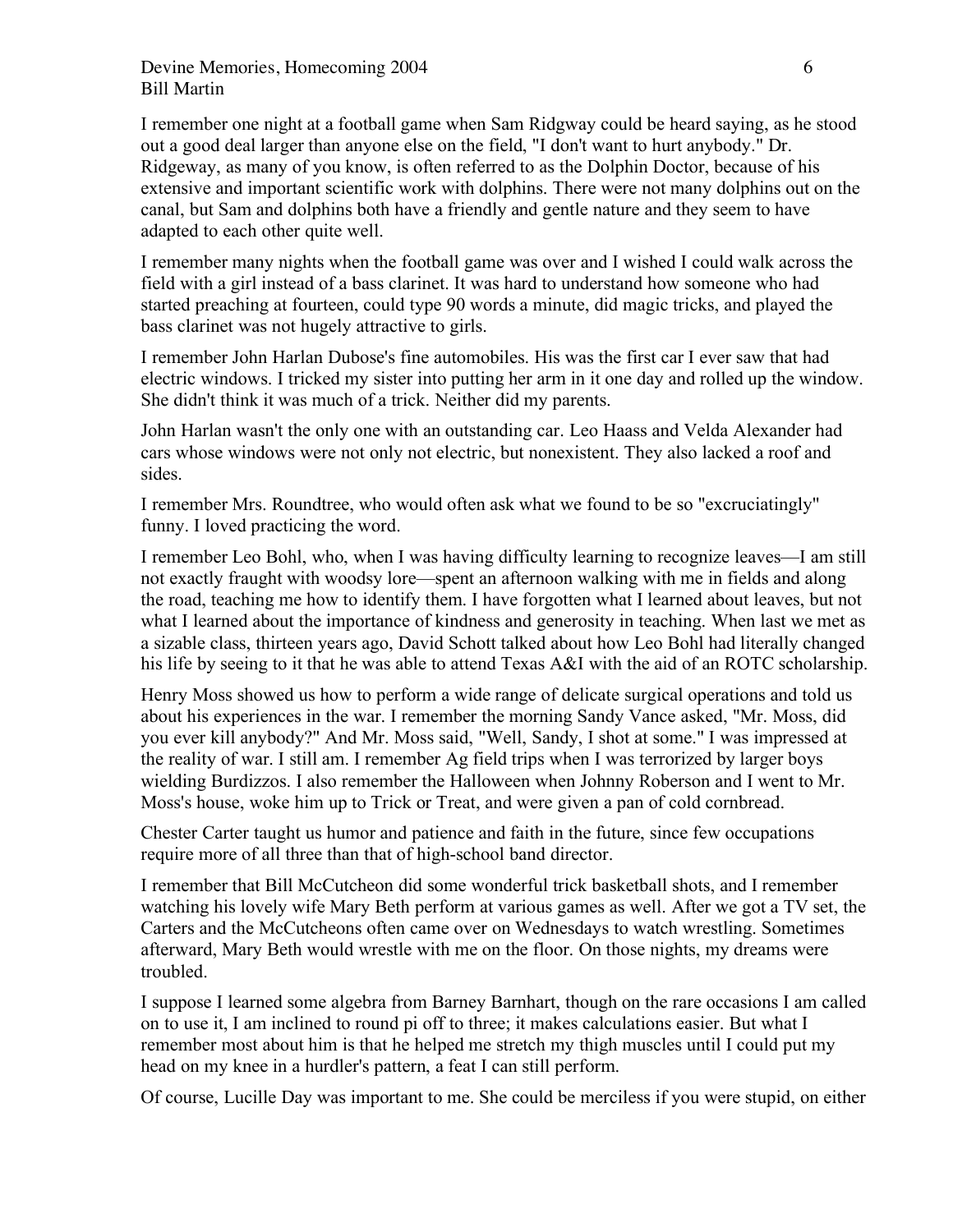## Devine Memories, Homecoming 2004 7 7 Bill Martin

a permanent or temporary basis, but she insisted that thinking and learning were intrinsically good, perhaps the highest of all values. And she added to our lives not only on knowledge of maps and history and current events, but also an extensive folklore about a whole cast of relatives most of us never met. One day she gave us long strips of paper and asked us to take crayons of any two colors and start in the middle by drawing two light vertical stripes, then move toward the ends with the two colors growing darker and darker. Then she had us turn the strips around so that the two dark ends meet. Her point was that extremism of either the left or the right look pretty much the same. I have dedicated much of my scholarly life to the study of extremists—political, moral, and religious—and on numerous times when my students have come to realize that extremists on the left and right have a great deal in common, I tell them about that simple little exercise Mrs. Day assigned us. It still makes sense.

Zulema Klingeman taught us about Silas Marner and Julius Caesar and provided encouragement and love when it was sorely needed. By the way, I listened to Silas Marner on a recorded book three or four years ago and it turns out to be quite a wonderful novel, something I did not discern in the 12th grade. If you are looking for a good book, you might give it another try.

I remember Mr. Jack Klingeman. I found him to be wise and balanced and kind, but most of all I was impressed by his ability to make a good speech impromptu—at a pep rally, an assembly program, at the death of Franklin Roosevelt. I thought he was probably the best who had ever been, wondered how he did it, and figured that if he could write some of those speeches down on the backs of envelopes, schoolchildren would be memorizing them generations later. Even today, when I'm asked to say a few words in public without having been notified beforehand, I sometimes think, "If I can just do it like Mr. Klingeman, I'll be fine." In fact, I admired him so much that I still feel bad about the time I drove his new Jaguar 109 mph. Jackie Klingeman was in the car and said it was all right.

I remember Principal Bill Howard, who had a gold Hudson that he drove at speeds greater than those allowed by law, which made me apprehensive when I learned he would be driving the bus on our senior trip.

That was a great trip, all the way through New Mexico and on to Colorado Springs. Every morning, Bill Howard would pass out money that we had been collecting since third grade. I remember going bowling in Amarillo on a Sunday night, which was at that time the most sinful thing I had ever done in a group. In Colorado Springs, we visited something called the Mystery Spot. It was one of those tilted houses, clearly an optical illusion, designed to make you think gravity had gone awry. But I had seen something similar on a television program called, "You Ask for It," and I insisted it was a real gravitational anomaly. Some of you pointed out at the time that I was mistaken. Over the years, and after finding it unlikely that similar gravitational anomalies would also occur at Six Flags and Astroworld, I have come to accept your judgment.

# **The Luckiest Generation**

When the class of '54 walked across the stage half a century ago, our lives lay mostly ahead. Today, no matter how good we may feel, we know that our lives lie mostly behind. Tom Brokaw has written persuasively about what he called "The Greatest Generation," the generation that fought World War II and led America in its postwar economic recovery and rise to its status as the richest and most powerful nation in the world.

I think it possible that our generation might fairly be called the Luckiest Generation. We missed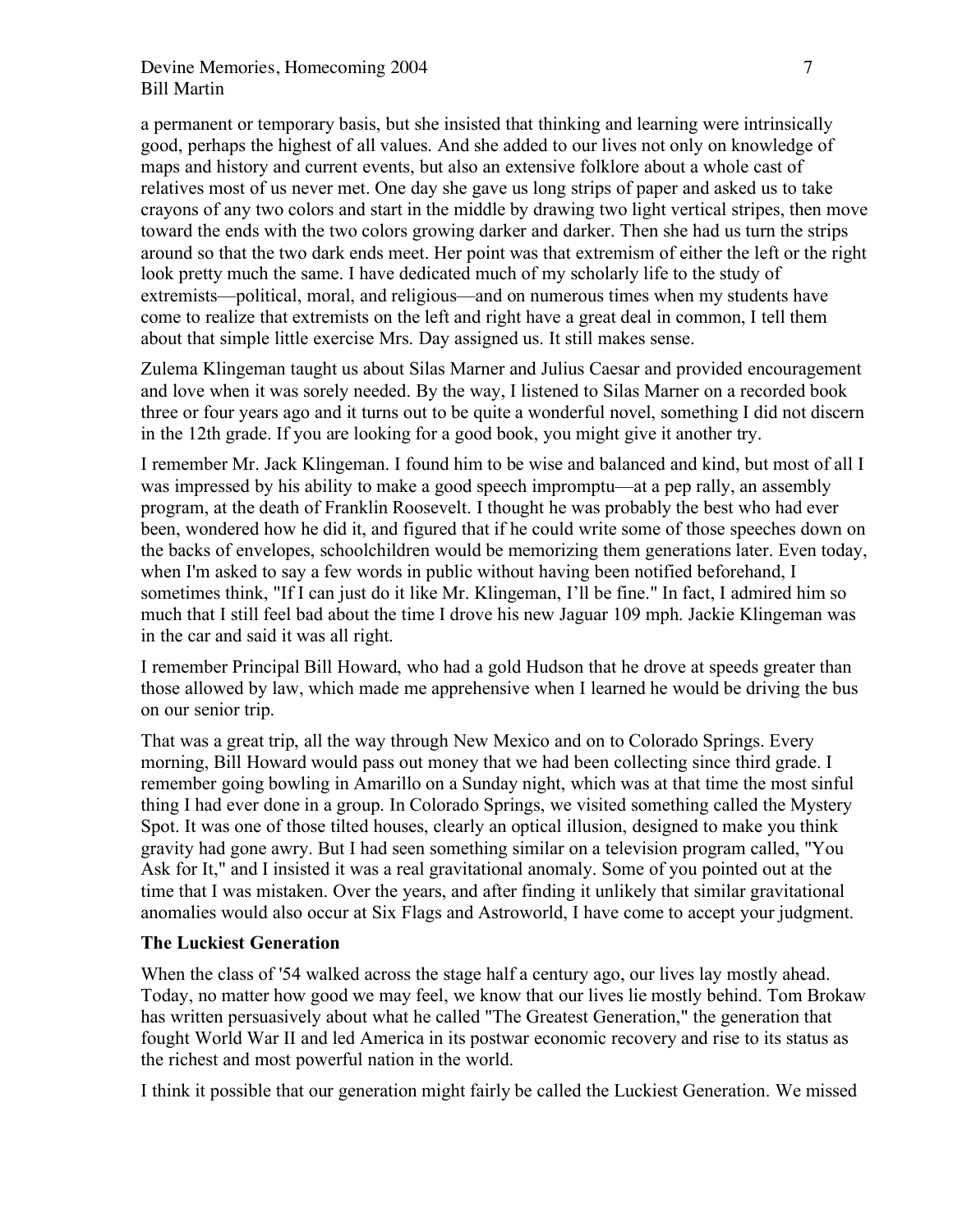# Devine Memories, Homecoming 2004 8 Bill Martin

the Depression, though not the stories from our parents. While we may have had our economic ups and downs, it was largely true that jobs were available and it was possible to support a family on what they paid. For many today, that is no longer true.

Not all, but most of us grew up in families with two parents who knew where we were most of the time and who expected us to be home when they said so. Sadly, only 35 percent of children have that situation today.

The first profanity we ever heard in the movie was when Clark Gable told Vivien Leigh, "Frankly, my dear, I don't give a damn." And the movie, "The Moon is Blue," was banned because the script contained the word, "virgin." Compare that to the language our grandchildren hear in contemporary movies and TV shows. It does appear to be true, however, that virgins are still not allowed.

If we saw any pornography at all, it was in the form of little eight-page comic books someone had brought back from Nuevo Laredo, and they lacked a certain realism. Now, each day when I pull down my e-mail, I am offered remarkable opportunities to enlarge and enhance my life, to meet women of varying ages and of great beauty and discretion, who profess to be impressively hospitable. And, if I decide to accept the offer of a gentleman from Africa who proposes to give me a share of \$75 million for letting him keep that money in my bank account for just a few days, I should be able to show them quite a good time.

Most of us, perhaps all of us, missed the experience of war, even if we served in the military. We were too young for World War II and Korea, too old for Vietnam and the Gulf War. And most of our children and many of our grandchildren have also, by dint of the time of their birth, escaped war. Our country needs a strong military and I honor and deeply appreciate those who have served and those who serve today, but I have learned too much about war not to be grateful that we didn't have to fight one.

We have lived in an age when there seemed to be enough fossil fuel to last forever, and we behaved accordingly. Now, we know we were mistaken. Geologists disagree over just how much oil remains under the surface of the planet, but no one imagines it is infinite. And the world will never be the same.

And perhaps most significant of all, we have lived in unbelievably interesting times. It would be foolish to say that no generation will ever see as much change as we have seen. The stunning pace at which major changes are occurring today clearly belies that. It is not foolish to say that no other previous generation in history, at least when taken together with our parents' generation, has seen the kind of change we have seen and that it may be—*may be*, not certainly will be—that no generation will ever again sit astride such unimaginable changes, at least in part because at this point nothing anyone might tell us about the future any longer seems unimaginable. We have gotten far more than a taste.

Think of the changes we have witnessed. The first jets, almost always called "jet planes," were so unusual that Mrs. Stoddard would let us step to the back window to watch them fly over and to marvel at the vapor trails they left. And now, members of our class have ridden the silver wonders to destinations all around the world.

When television first appeared in our lives, there was nothing to watch but a test pattern until 5:00 or so in the evening. And then, all we were able to see was Cecil the Seasick Sea Serpent, Red River Dave, and, as mentioned, wrestling from the San Antonio and, on Saturday nights,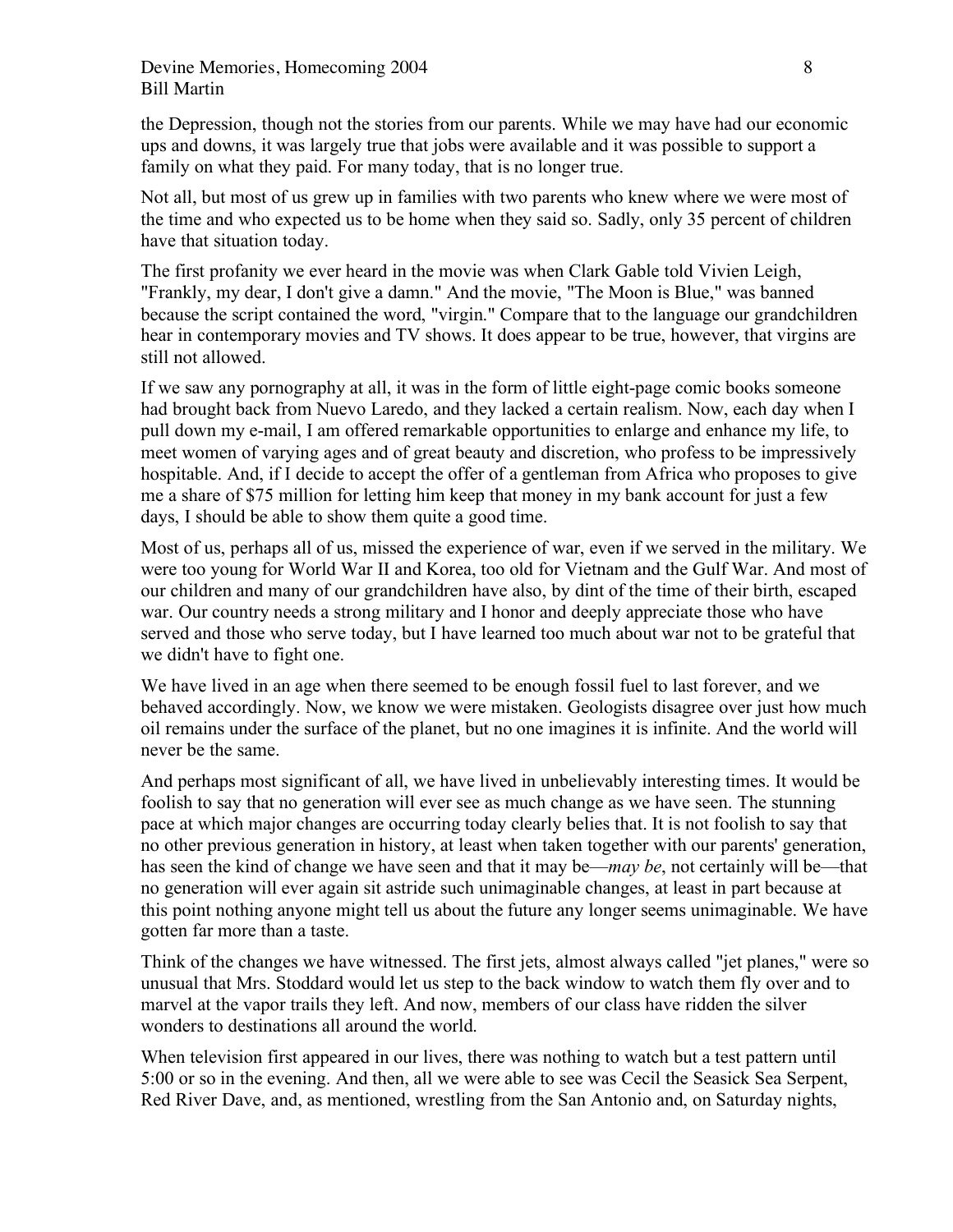# Devine Memories, Homecoming 2004 9 Bill Martin

from St. Nicholas Arena in New York City, New York. Today, we have hundreds of choices, 24 hours a day, enabling us to see Martha Stewart go to prison, follow the Scott Peterson trial with expert commentary, and watch Shawshank Redemption every day of the week.

In 1943, Thomas Watson, president of IBM, said, "I think there's a market for maybe five computers." Most of us own at least five computers. If not desktops and laptops, then cars, watches, microwave ovens, digital cameras and recorders, cable and satellite television, Palm Pilots, iPods, etc. I have almost come to believe that, if you have enough computers, you don't need friends. Not really. Bob Busby, whom I have seen only twice in well more than 40 years, sends many pieces of inspirational spam and dire political warning several times a week. And I am in touch with a range of people from various segments of my life and from whom I have been disconnected for decades. Perhaps nothing underscores the speed of change more than developments in computers. If I said to you, "This morning, I downloaded a 20 MB PDF file from a URL I googled from my home page," most of you would know what I meant. Ten years ago, just about the only thing in that sentence that would have made any sense was, "This morning."

Computers, of course, are a godsend to teachers. If I want to show my students a Navajo sand painting or check the date of the Islamic holy month of Ramadan or pull down pictures of millions of Muslims on the Hajj, the annual pilgrimage to Mecca, or get the latest count of political parties in the Knesset, the Israeli parliament, or see how the Arab TV network Al Jazeera is describing an event in the war, I can do it in an instant, in my office, in the classroom, or at Starbucks.

I don't really mind growing older, especially since there's not an attractive alternative, but I do wish I had another 40 years to use this wonderful technology.

Think of how computers and related technology have revolutionized medicine. In 1993, when I was diagnosed with prostate cancer, I used an old search engine called Gopher to find one website that dealt with the disease. It was aimed at physicians and contained a typed manuscript of a medical conference. All the rest I had to learn in the library at the Texas Medical Center.

After successful surgery, I wrote a book that was published in the fall of 1994. I mounted a rudimentary website. By that time, there were nine sites dealing with that disease. Last week, I typed prostate cancer into Google and, in less than a second, it had located 1,760,000 URLs, listed in order of relevance. (Four years later, on November 1, 2008, the number was 13,300,000. Today, January 19, 2021, it found 133,000,000 in 0.86 seconds.)

I have counseled literally hundreds of men with prostate cancer over the Net, men from all over the world. And the surgery that only ten years ago involved quite a long scar and two weeks in the hospital has been simplified to five or six tiny incisions, and can be performed robotically on a person in another city or country.

And of course, it goes far beyond that. Instead of stopping at the gas station to pick up a road map, we click on MapQuest or, more and more, check the GPS device in a car that tells us exactly where we are. Not long ago, I attended a program that featured pictures taken through telescopes mounted on satellites in geosynchronous orbit 300 miles above the Earth. We saw ocean currents circle the planet and weather systems developing and running their course. And at one point, the professor in charge of the presentation homed in on the building in which we were sitting and, given a street address, could check the condition of the roof of any house in Houston.